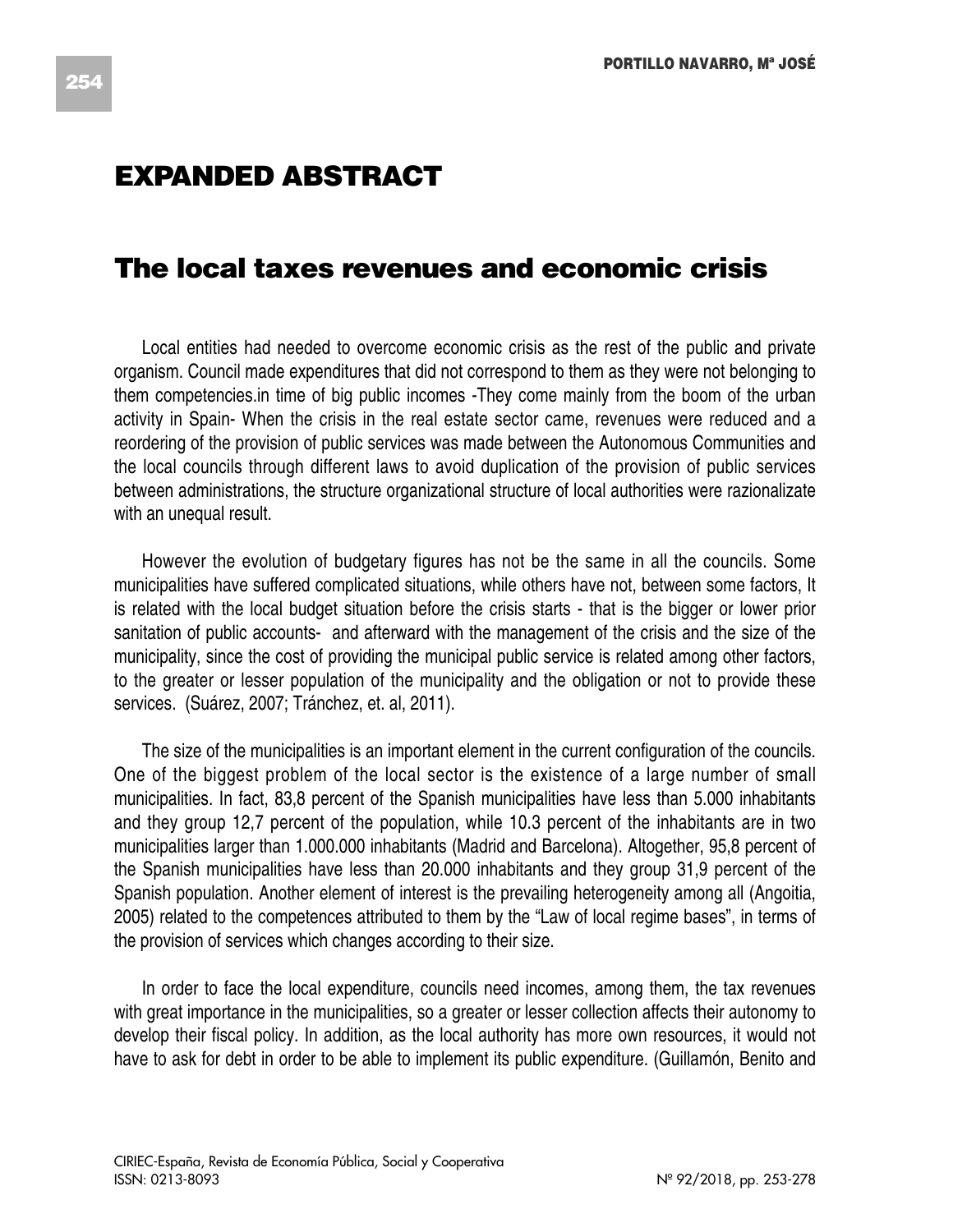Bastida, 2011; Pedraja, 2011; Suárez y Fernández, 2012; Balaguer-Coll, Prior y Tortosa- Ausina, 2016).

Thus, in this paper, we lay out to analyze the differences between the municipalities, grouped by size, during the years following the onset of the crisis, analyzing several indicators: revenue per capita, the effectiveness of tax collection and tax effort.

It is necessary to analyze the evolution of tax revenues per inhabitant or local tax pressure defined as the relationship between taxes and the number of residents. (Zafra and López, 2006; Benito et al, 2010) This indicator has increased for all Spanish municipalities from the beginning to the end of the period 2006-2014 for all the segments of population analyzed, except for municipalities with a population between 5.000 and 20.000 inhabitants, which may be related to the evolution of local taxes. Tax on Real Estate, IBI; Tax on Vehicles of Mechanical Traction, IVTM, Tax on Economic Activities, IAE, Tax on Constructions, Installations and Works, ICIO, and Tax on Increase in the Value of Urban Land, IIVTNU.

If we consider the type of tax, we see how the municipalities over 1.000.000 inhabitants are the ones that have increased the income from the Real Estate Tax, which is the tax that brings the highest collection to the city councils.

Effectiveness of the collection management is a good indicator to know the compliance of the local budget and it has been analyzed in this paper. If we focus on taxes,IBI, IAE and IVTM are those that present a greater efficiency of the collection management, that probably will be related to the fact of being managed through registers about which the municipality has all the data of the taxpayer. After the analysis, it is evident the need to improve the efficiency of the collection management by all municipalities, since the councils have reduced this indicator from the beginning to the end of the period for all taxes, mainly in those of population between 500.000 and 1.000.000 inhabitants, it contrasts with the fact that the municipalities with the largest population have more material and human resources to carry out their tax management.

Fiscal effort has also been calculated on this paper as we are considering the definiton of it as the relationship between the real collection and the potential collection and, for this, we have had to calculate the potential collection for each of the taxes, since this variable it is not available.

The obtained results show that from 2006 to 2014 the municipalities have reduced their fiscal effort in all taxes, which contrasts with the financial needs of this period. Therefore, Spanish municipalities can still increase their collection in a notable way in some taxes, such as the IBI or the IAE. In the case of the IBI, despite the increase in rates in the recent years, there is still being an important margin for the increase in collection.